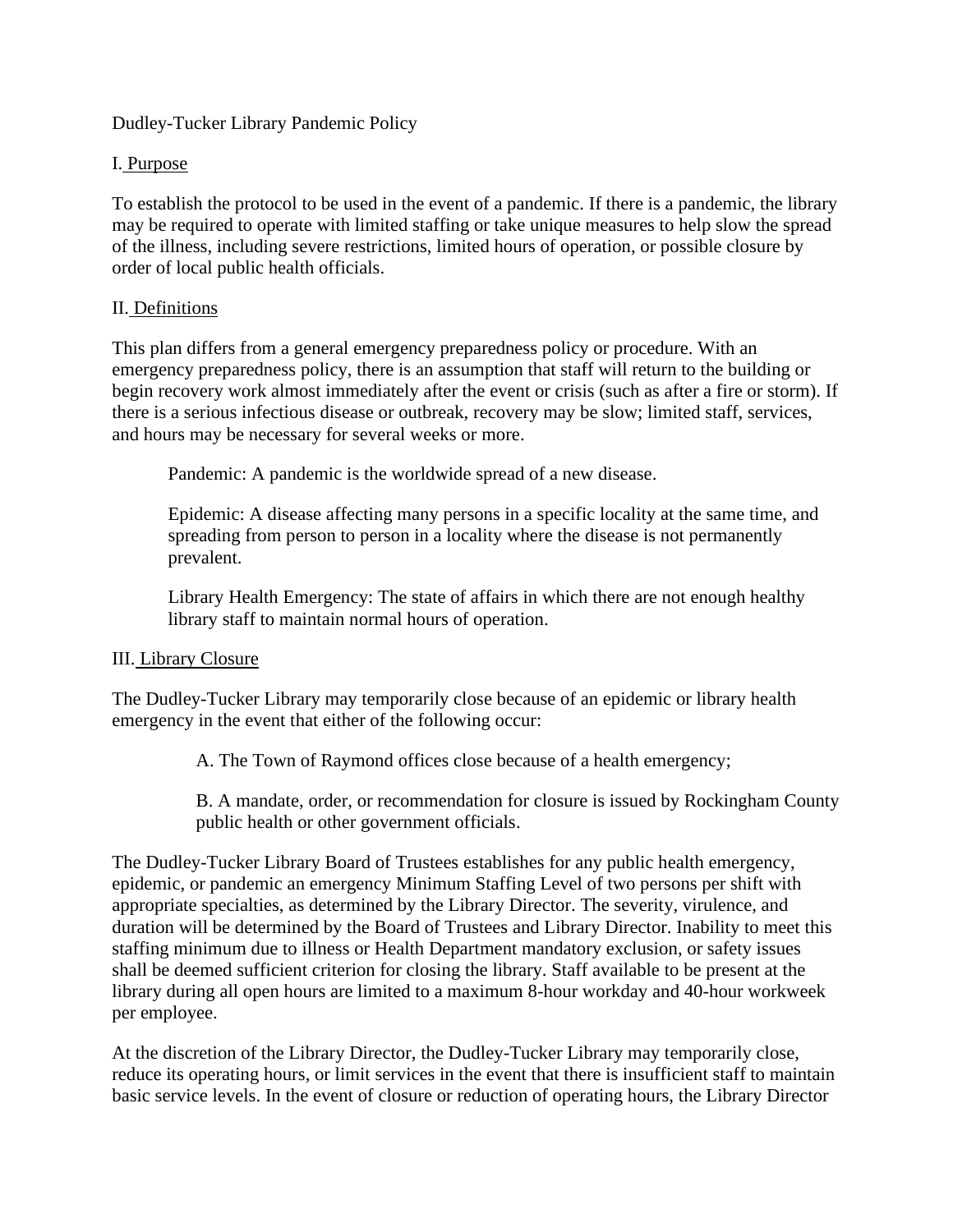or designee will maintain communication with staff, Dudley-Tucker Library Board of Trustees, and the Town Manager.

In the event of closure, due dates and holds pick-up dates for library materials will be adjusted so that no overdue charges are assessed and holds do not expire on dates in which the library is closed. The exterior book drop will be kept open and cleared periodically for as long as possible.

#### IV. School Closure Due to Pandemic and Library Response

In the event that the Raymond School District is closed due to pandemic, the Dudley-Tucker Library may remain open, but with reduced hours and services, unless one of the aforementioned requirements for closing is also met. All library programs and special events will be cancelled.

Should school be cancelled due to a pandemic, disinfecting and/or cleaning procedures issued by public health officials will be followed as appropriate.

# V. Staffing

The absence of healthy library staff will determine the ability to carry out services and maintain open hours. In providing service safely and efficiently, the following actions may be enacted at the discretion of the Library Director, Dudley-Tucker Library Trustees, or designee.

- Increased health/safety measures for staff (e.g., wearing of gloves, wiping down patron and staff work areas, etc.);
- Restricted access to areas in the library (e.g., closing of floors or unmonitored areas for safety);
- Establishment of materials quarantine;
- Social distancing practices in public areas;
- Reduction of open hours if the number of employees falls below minimum levels;
- Cancellation of all programs and special events;
- Reallocation of employee responsibilities and shift/schedule changes to provide coverage during open hours;
- Closure of the library for one or more days.

If the Library is open, employees are expected to report to work on time as scheduled, excluding any excused absences following the established Personnel Policy. In the event of closure, employees shall be compensated for their regularly scheduled hours. If the Library is closed or hours reduced, healthy employees may be assigned work-at-home tasks to be completed in their compensated hours. When appropriate, work tools (e.g.laptops, supplies, etc.) will be checked out to employees by the Library Director or designee for work-at-home assignments.

## VI. Communication

In the event of closure necessitated by a pandemic, Library staff should follow the normal procedure used for any unexpected closure/program cancellation, which includes posting on Facebook, Twitter, RCTV channels 13 and 22, WMUR, and the library website.

VII. Prioritization of Services